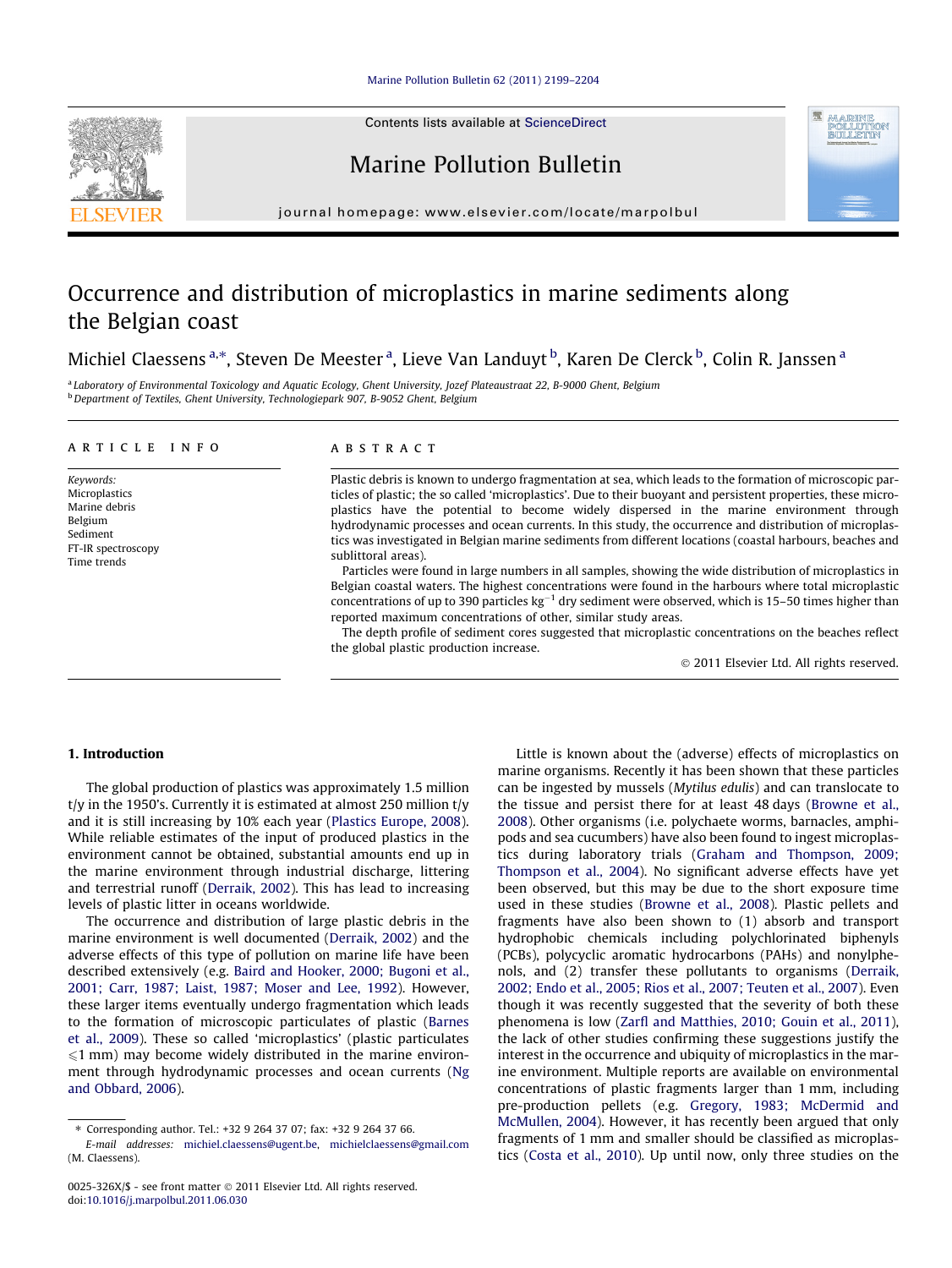#### <span id="page-1-0"></span>Table 1

Maximum concentrations of microplastics found in three reported studies on the occurrence and distribution of microplastics. All concentrations are expressed as either mg or number of particles kg<sup>-1</sup> dry sediment (fourth column).

| Country           | Location                  | Maximum<br>concentration | Unit          | Reference                      |
|-------------------|---------------------------|--------------------------|---------------|--------------------------------|
| India             | Ship-<br>breaking<br>vard | 89                       | $mg\,kg^{-1}$ | Reddy et al.,<br>2006          |
| Singapore         | Beach                     | 3                        | # $kg^{-1}$   | Ng and<br><b>Obbard</b> , 2006 |
| United<br>Kingdom | <b>Beach</b> <sup>a</sup> | 8                        | # $kg^{-1b}$  | Thompson<br>et al., 2004       |
| United<br>Kingdom | Estuarine <sup>a</sup>    | 31                       | # $kg^{-1b}$  | Thompson<br>et al., 2004       |
| United<br>Kingdom | Subtidal <sup>a</sup>     | 86                       | # $kg^{-1b}$  | Thompson<br>et al., 2004       |

Only fibre concentrations were reported.

 $^{\rm b}$  Original unit (# fibres 50 mL<sup>-1</sup> sediment) converted using an average sediment density of 1600 kg m $^{-3}$  (Fettweis et al., 2007) and 1.25 as average wet sediment/dry sediment ratio.

occurrence of plastic fragments have included true microplastics ([Ng and Obbard, 2006; Reddy et al., 2006; Thompson et al., 2004\)](#page-5-0) (Table 1). Hence, only limited data on the global abundance of microplastics is available at this time.

The aim of this study was to investigate the occurrence and distribution of microplastics in Belgian marine sediments collected in harbours, on beaches and offshore. At two of the beaches, sediment cores were taken to study time trends of microplastic accumulation. The extracted microplastics were grouped into four categories (i.e. fibres, granules, plastic films and spherules), counted and identified using Fourier transform-infrared (FT-IR) spectroscopy. Results were compared with those of other, similar studies and attempts were made to relate the occurrence of microplastics to local human activities.

#### 2. Materials and methods

#### 2.1. Sampling

An overview of the sampling stations is given in [Fig. 1.](#page-2-0) In each of the three harbours, three to four sampling stations were selected to represent inner to outer harbour conditions ([Fig. 1\)](#page-2-0). The three studied harbours differ in their main activities: (1) the harbour of Zeebrugge is the largest coastal harbour used mainly by naval and commercial boats (freight ferries, container vessels, large passenger ships), (2) the harbour of Oostende is used by pleasure crafts, fishing boats and passenger ferries, and (3) the harbour of Nieuwpoort mainly by pleasure boats as it hosts the largest yacht harbour of Northern Europe. In each harbour, one station was located in or near the yachting facilities (stations ZB2, OO2 and NP2 respectively) ([Fig. 1](#page-2-0)).

Three sea sampling stations (S1–S3) were selected near the mouths of the three coastal harbours and three additional stations were chosen further off shore (S4–S6) [\(Fig. 1](#page-2-0)). Station S4 was located 11 km off shore in the sedimentation zone of the Scheldt river; stations S5 and S6 were both located 21 km off shore. All subtidal stations (i.e. harbour and sea stations) were sampled using a Van Veen grab (70 kg, 0.1  $\mathrm{m}^2$  sampling surface).

Sediment was also collected on three Belgian beaches: two known for sand deposition (Koksijde-Bad and Groenendijk-Bad) and one known for erosion (Knokke-Zoute) [\(Fig. 1](#page-2-0)). On each beach, sand was collected at the high watermark, in the middle of the intertidal area and in the subtidal zone, except at Knokke-Zoute, where no samples were taken in the latter zone. To study potential trends in time, sediment cores were taken at Koksijde-Bad and

Groenendijk-Bad, where the annual local deposition rate, as derived from coastal line maps ([Afdeling Waterwegen Kust,](#page-5-0) [2000a,b](#page-5-0)), was approximately 7 and 2 cm, respectively. This allowed sediment layers of roughly 4 years (Koksijde-Bad) and 16 years old (Groenendijk) to be studied. Each core was divided in four equal parts, resulting in sediment layers each representing a time span of 1 year for Koksijde-Bad and 4 years for Groenendijk. The cores were taken at the high water mark and in the intertidal zone.

#### 2.2. Analysis

The microplastics in the sediment samples were extracted using the method of [Thompson et al. \(2004\)](#page-5-0) with some minor modifications. In short, 3 L of a concentrated saline solution was added to 1 kg of wet sediment and stirred for 2 min. The sediment was then allowed to settle for 1 h before the supernatant was poured through a  $38 \mu m$  mesh sieve. For each sediment sample this extraction was performed twice and the collected particles (sieve) were examined using a binocular microscope. The particle recovery of the extraction procedure was ascertained by spiking known concentrations of microplastics (of similar dimensions as those encountered in the field) into clean sediment and subjecting it to repeated extractions. Recovery of fibres and granules/spheres was assessed separately for both sandy sediments (more than 50% of the sediment particles  $>63 \mu m$ ) and sludge (less than 50% of the sediment particles  $>63 \mu m$ ). The resulting particle recoveries (ranging from 68.8% to 97.5% for the different sediment and particle types) were used as correction factors for calculating the microplastic concentrations reported in this paper.

Microplastic particles were categorised into four different types: fibres, granules, plastic films and spherules. Particles of each type were identified by Fourier transform-infrared (FT-IR) spectroscopy using an AutoIMAGE-microscope attached to a Perkin-Elmer Spectrum GX spectrometer equipped with a nitrogen-cooled Mercury cadmium telluride-detector. The spectra were recorded in reflection mode in the spectral range 400–4000  $cm^{-1}$  by co-adding 128 scans at a resolution of  $4 \text{ cm}^{-1}$ . The aperture was set at 100-100 µm using adjustable knife-edges. As in the studies of [Thompson et al. \(2004\)](#page-5-0) and [Ng and Obbard \(2006\),](#page-5-0) the particles were identified by comparing FT-IR absorbance spectra of the microplastics to those in a polymer reference library.

Microplastic concentrations were expressed as number of particles kg-1 dry sediment and on a weight basis (mg microplastics  $kg<sup>-1</sup>$  dry sediment) to allow comparison with other studies.

#### 2.3. Statistical analysis

All statistical comparisons were performed using SPSS software ([SPSS, 2007](#page-5-0)). For multiple comparisons, the nonparametric Kruskal–Wallis test was used. If this test indicated significant differences, the nonparametric Mann–Whitney U test for pairwise comparisons was used to identify the significantly differing groups (significance level: 0.05).

### 3. Results

The number of microplastic particles observed at the different sampling stations in the Belgian coastal zone is presented in [Table](#page-3-0) [2](#page-3-0). All sediment samples collected in the harbours, on the beaches and sublittorally (BCS) contained microplastics  $(38 \mu m-1 \text{ mm})$ . The four different types of particles were encountered with the majority (based on numbers) being fibres (59%) and granules (25%), which were both present at all sampling locations. Also plastic films (4%) were observed at all sampling stations with a few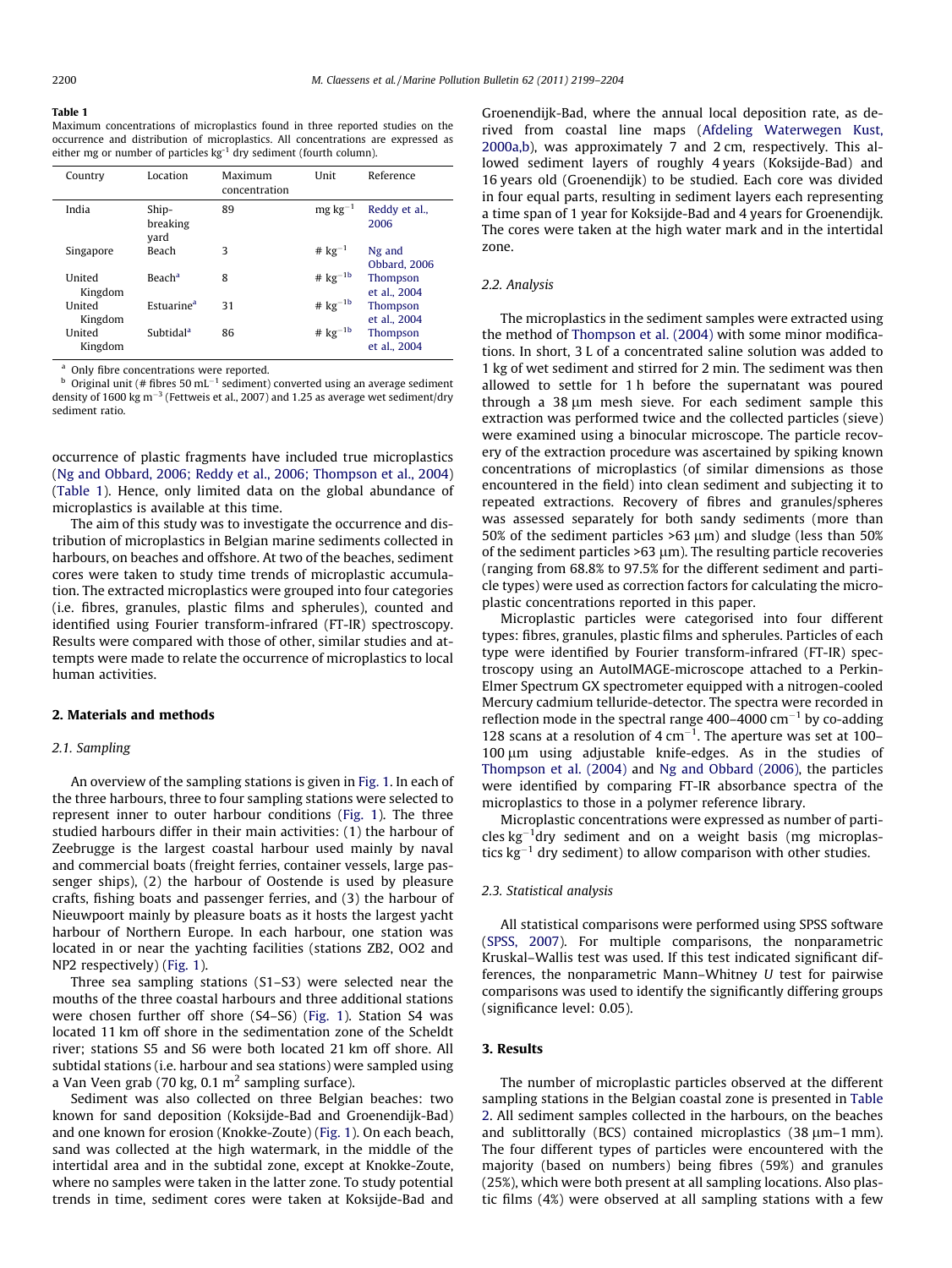<span id="page-2-0"></span>

Fig. 1. The study area; A: map of Europe showing the location of Belgium; B: the Belgian coastal zone, showing the six sampling locations on the Belgian Continental Shelf (S1–S6) and the three sampling locations on beaches (KB: Koksijde-Bad, GR: Groenendijk, KZ: Knokke-Zoute); C: sampling locations in the harbour of Nieuwpoort; D: sampling locations in the harbour of Oostende; E: sampling locations in the harbour of Zeebrugge.

exceptions (OO3, ZB1, ZB3 and S6). The spherules (12%) were found exclusively in harbour sediments and were all identified by FT-IR analysis as polystyrene. The fibres were identified as polypropylene, nylon and polyvinyl alcohol, and all the analyzed plastic films were made of nylon. The granular particles were identified as polypropylene, polyethylene or polystyrene.

Statistical analysis showed that the average microplastic concentration of the harbour sediments (166.7  $\pm$  92.1 particles kg<sup>-1</sup> dry sediment) was significantly higher than the concentration found for both the BCS (97.2  $\pm$  18.6 particles kg<sup>-1</sup> dry sediment; Mann–Whitney U test,  $p = 0.007$ ) and the beach sediments  $(92.8 \pm 37.2$  particles kg<sup>-1</sup> dry sediment; Mann-Whitney U test,  $p$  < 0.001) ([Table 3\)](#page-3-0). The latter two did not differ significantly (Mann–Whitney U test,  $p = 0.407$ ).

Fibres were the most common type of particles found and the detected concentrations in harbour sediments were comparable to those in sediments collected at the beach and sublittoral stations. Station S6, located at 21 km off shore, exhibited an exceptionally high concentration of fibres at  $237.3 \pm 22.6$  fibres kg<sup>-1</sup> dry sediment. Excluding station S6 from the calculations, the average fibre concentrations found at the beach, harbour and sea stations ([Table 3\)](#page-3-0) did not differ significantly (Kruskal–Wallis test,  $p = 0.222$ ) and were:  $81.0 \pm 37.2$ ,  $65.6 \pm 15.3$  and  $66.3 \pm 28.6$ fibres  $kg^{-1}$  dry sediment, respectively. Granular particles were the second most common type of particles found with the highest concentration found in harbour sediment (56.4 ± 31.8 granules  $kg^{-1}$  dry sediment) [\(Table 3](#page-3-0)). This is significantly higher than the average concentration detected at the sea stations  $(29.6 \pm 5.8$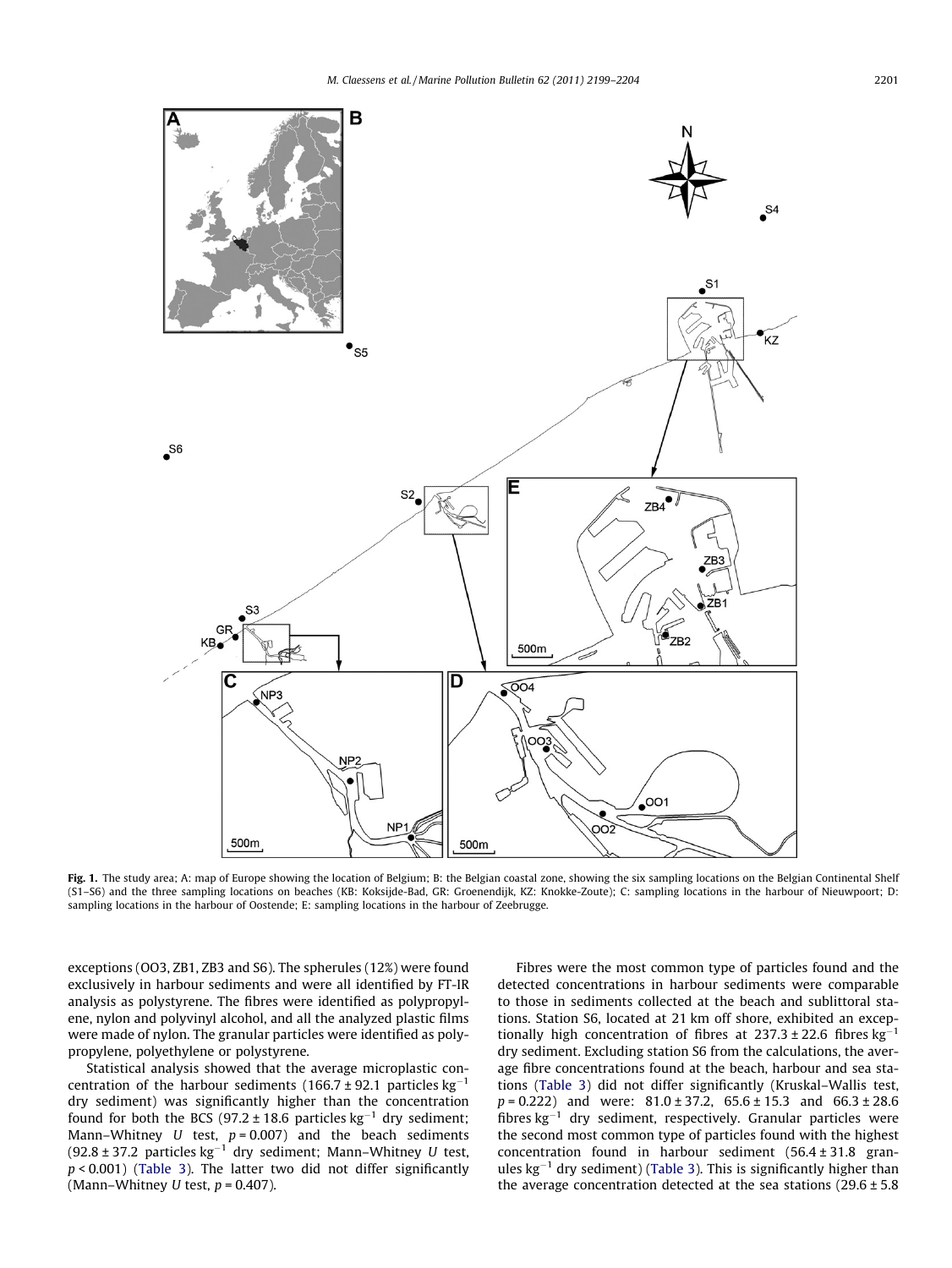#### <span id="page-3-0"></span>Table 2

Average concentrations of the different types of polymer particles (number of particles kg<sup>-1</sup> dry sediment) in the different zones of the Belgian marine environment. The last column represents the total concentrations expressed as mg microplastics kg<sup>-1</sup> dry sediment. Values in parentheses represent the standard deviation of the mean. PS: Polystyrene; HWM: High Water Mark; IT: Intertidal; ST: Subtidal.

|                           | Station         | Fibres       | Granules    | Plastic films | PS spheres  | Total        | Total $(mg kg^{-1})$ |
|---------------------------|-----------------|--------------|-------------|---------------|-------------|--------------|----------------------|
| Harbours                  |                 |              |             |               |             |              |                      |
| Nieuwpoort                | NP <sub>1</sub> | 134.3 (15.8) | 118.3(16.7) | 43.4 (11.2)   | 94.7 (11.2) | 390.7 (32.6) | 7.21(0.88)           |
|                           | NP <sub>2</sub> | 43.6(0.0)    | 69.2(3.6)   | 6.4(1.8)      | 43.6(3.6)   | 162.9(9.1)   | 3.17(0.25)           |
|                           | NP <sub>3</sub> | 50.8(1.9)    | 24.2(4.1)   | 5.8(2.7)      | 5.8(2.7)    | 86.6(0.6)    | 1.16(0.03)           |
| Oostende                  | 001             | 77.3 (25.7)  | 60.9 (13.6) | 1.6(2.3)      | 46.5(2.3)   | 186.2(12.1)  | 2.76(0.35)           |
|                           | 002             | 93.9(4.3)    | 100.4(9.1)  | 2.1(3.0)      | 76.9(6.0)   | 273.4 (4.3)  | 4.51(0.07)           |
|                           | 003             | 72.7(8.6)    | 23.5(3.0)   | 0.0(0.0)      | 23.5(3.0)   | 119.7 (14.6) | 1.15(0.15)           |
|                           | 004             | 46.3(9.4)    | 35.0(6.6)   | 2.3(3.3)      | 25.6(3.3)   | 109.2(22.5)  | 1.63(0.41)           |
| Zeebrugge                 | ZB1             | 44.1(1.4)    | 58.9(8.1)   | 0.0(0.0)      | 20.9(8.1)   | 123.9 (14.7) | 2.22(0.37)           |
|                           | ZB <sub>2</sub> | 50.2(14.2)   | 69.0(2.5)   | 3.5(5.0)      | 63.7 (10.0) | 186.3 (21.7) | 3.34(0.01)           |
|                           | ZB <sub>3</sub> | 41.2(10.3)   | 25.6(2.4)   | 0.0(0.0)      | 0.0(0.0)    | 66.9 (7.9)   | 0.85(0.07)           |
|                           | ZB4             | 74.7(2.9)    | 35.6(6.0)   | 8.5(4.0)      | 8.5(4.0)    | 127.4(0.8)   | 1.70(0.04)           |
| Belgian Continental Shelf |                 |              |             |               |             |              |                      |
| Coast                     | S <sub>1</sub>  | 46.0(4.7)    | 22.4(0.9)   | 3.0(0.9)      | 0.0(0.0)    | 71.5(6.4)    | 0.89(0.07)           |
|                           | S <sub>2</sub>  | 80.7(4.7)    | 33.3(7.7)   | 1.8(0.9)      | 0.0(0.0)    | 115.8(13.3)  | 1.21(0.29)           |
|                           | S <sub>3</sub>  | 52.7 (10.4)  | 32.1(4.3)   | 3.6(1.7)      | 0.0(0.0)    | 88.4 (12.9)  | 1.23(0.07)           |
| Off shore                 | S <sub>4</sub>  | 74.7 (1.9)   | 33.9(3.4)   | 3.6(0.0)      | 0.0(0.0)    | 112.2(5.3)   | 1.30(0.11)           |
|                           | S <sub>5</sub>  | 74.0(6.6)    | 23.6(2.6)   | 0.6(0.9)      | 0.0(0.0)    | 98.2(8.3)    | 0.84(0.05)           |
|                           | S <sub>6</sub>  | 237.3 (22.6) | 32.1(2.6)   | 0.0(0.0)      | 0.0(0.0)    | 269.5 (20.1) | 1.21(0.07)           |
| <b>Beach sections</b>     |                 |              |             |               |             |              |                      |
| Groenendijk               | <b>HWM</b>      | 132.0(5.1)   | 10.3(2.1)   | 13.9(3.1)     | 0.0(0.0)    | 156.2(3.1)   | 1.05(0.10)           |
|                           | IT              | 70.0(7.7)    | 3.9(1.2)    | 3.9(2.5)      | 0.0(0.0)    | 77.9(9.9)    | 0.35(0.15)           |
|                           | <b>ST</b>       | 42.7(3.6)    | 5.8(1.2)    | 0.3(0.6)      | 0.0(0.0)    | 48.7(3.6)    | 0.23(0.03)           |
| Koksijde-Bad              | <b>HWM</b>      | 85.3(8.2)    | 5.8(2.5)    | 4.8(2.6)      | 0.0(0.0)    | 95.9(8.1)    | 0.46(0.09)           |
|                           | IT              | 92.7 (38.2)  | 4.5(1.8)    | 4.8(2.0)      | 0.0(0.0)    | 102.1 (37.4) | 0.43(0.11)           |
|                           | <b>ST</b>       | 49.3(6.6)    | 6.1(1.0)    | 1.5(0.6)      | 0.0(0.0)    | 56.9 (7.7)   | 0.30(0.06)           |
| Knokke                    | <b>HWM</b>      | 112.7(6.6)   | 8.5(0.0)    | 3.0(0.9)      | 0.0(0.0)    | 124.2(5.7)   | 0.49(0.03)           |
|                           | IT              | 93.3(5.7)    | 6.7(2.6)    | 0.0(0.0)      | 0.0(0.0)    | 100.0(8.2)   | 0.28(0.09)           |

#### Table 3

Average concentrations of the different types of particles (number of particles  $kg^{-1}$  dry sediment) in the different zones of the Belgian coastal environment. Values in parentheses represent the standard deviation of the mean. BCS: Belgian Continental Shelf, PS: polystyrene.

|                   | Fibres            | Granules    | Plastic films | PS spheres  | Total           |
|-------------------|-------------------|-------------|---------------|-------------|-----------------|
| Harbours          | 66.3 (29.0)       | 56.4 (31.6) | 6.7(12.6)     | 37.2 (30.4) | 166.7 (92.1)    |
| Nieuwpoort        | 76.2 (45.6)       | 70.6 (42.8) | 18.5(19.9)    | 48.0 (40.3) | 213.4 (142.3)   |
| Oostende          | 72.6 (21.3)       | 54.9 (32.3) | 1.5(2.1)      | 43.1(23.1)  | 172.2 (70.9)    |
| Zeebrugge         | 52.6 (15.6)       | 47.3 (19.0) | 3.0(4.5)      | 23.3 (26.7) | 126.1 (46.3)    |
| <b>BCS</b>        | 65.6 $(15.1)^{a}$ | 29.6(5.8)   | 2.1(1.6)      | 0.0(0.0)    | 97.2 $(18.6)^a$ |
| Coast $(S1-S3)$   | 59.8 (17.4)       | 29.3(6.7)   | 2.8(1.3)      | 0.0(0.0)    | 91.9(21.9)      |
| Off shore (S4–S6) | 74.3 $(4.0)^a$    | 29.9(5.4)   | 1.4(1.8)      | 0.0(0.0)    | $105.2(9.9)^a$  |
| Beaches           | 82.1 (32.6)       | 6.3(2.5)    | 4.4(4.7)      | 0.0(0.0)    | 92.8 (37.2)     |
| <b>HWM</b>        | 109.5(22.9)       | 8.1(2.9)    | 8.1(5.6)      | 0.0(0.0)    | 125.7 (28.9)    |
| IT                | 83.7 (25.5)       | 4.7(1.8)    | 3.5(2.6)      | 0.0(0.0)    | 92.0(25.6)      |
| <b>ST</b>         | 46.0(6.1)         | 5.9(1.0)    | 0.9(0.9)      | 0.0(0.0)    | 52.8(7.1)       |

<sup>a</sup> Concentration data from station S6 were not used for the calculation of this average value.

granules kg $^{-1}$  dry sediment; Mann–Whitney U test, p = 0.048) and on the beaches  $(5.9 \pm 2.8 \text{ granules kg}^{-1} \text{ dry sediment}$ ; Mann– Whitney U test,  $p = 0.000$ ). The fibre concentration found in the sea station sediments was also significantly higher than those on the beaches (Mann–Whitney U test,  $p = 0.002$ ). In general, plastic films were present at low concentrations and no significant differences could be detected between the three sampling site types (Kruskal–Wallis test,  $p = 0.412$ ) (Table 3). Station NP1 exhibited an exceptionally high concentration (43.4  $\pm$  11.2 plastic films kg $^{-1}$ dry sediment). At the other stations, plastic films were found at levels ranging from 0 (OO3, S6 and Knokke IT) up to  $13.9 \pm 3.1$  plastic films  $\text{kg}^{-1}$  dry sediment (Groenendijk HWM).

As mentioned above, spherules were only encountered in harbour sediments (Table 2), and all were composed of polystyrene. Generally, the highest concentrations of this category were found in the inner harbours with concentrations up to  $94.7 \pm 11.2$  spherules  $\text{kg}^{-1}$  dry sediment at the sluice complex in Nieuwpoort harbour (NP1). In the other harbours, the highest concentrations were also observed at stations in the inner harbour located near yachting facilities and commercial shipping activities (i.e. stations OO2 and ZB2). Outer harbour stations generally exhibited a lower spherule concentration (Table 2).

At the sublittoral sampling sites (BCS) the highest microplastic concentration was found at station S6 (Table 2). As mentioned above, this was due to a very high concentration of fibres. For other BCS stations, total microplastic concentrations varied between 71.5 ± 6.4 (S1) and 115.8 ± 13.3 (S2) particles  $kg^{-1}$  dry sediment. No significant difference of average microplastic concentrations could be detected between stations close to the shore (S1–S3) and those located at 11 and 21 km off shore (S4–S5) (Mann–Whitney U test,  $p = 0.286$ ). This means that up to a distance of at least 20 km off shore, microplastic occurrence does not seem to change.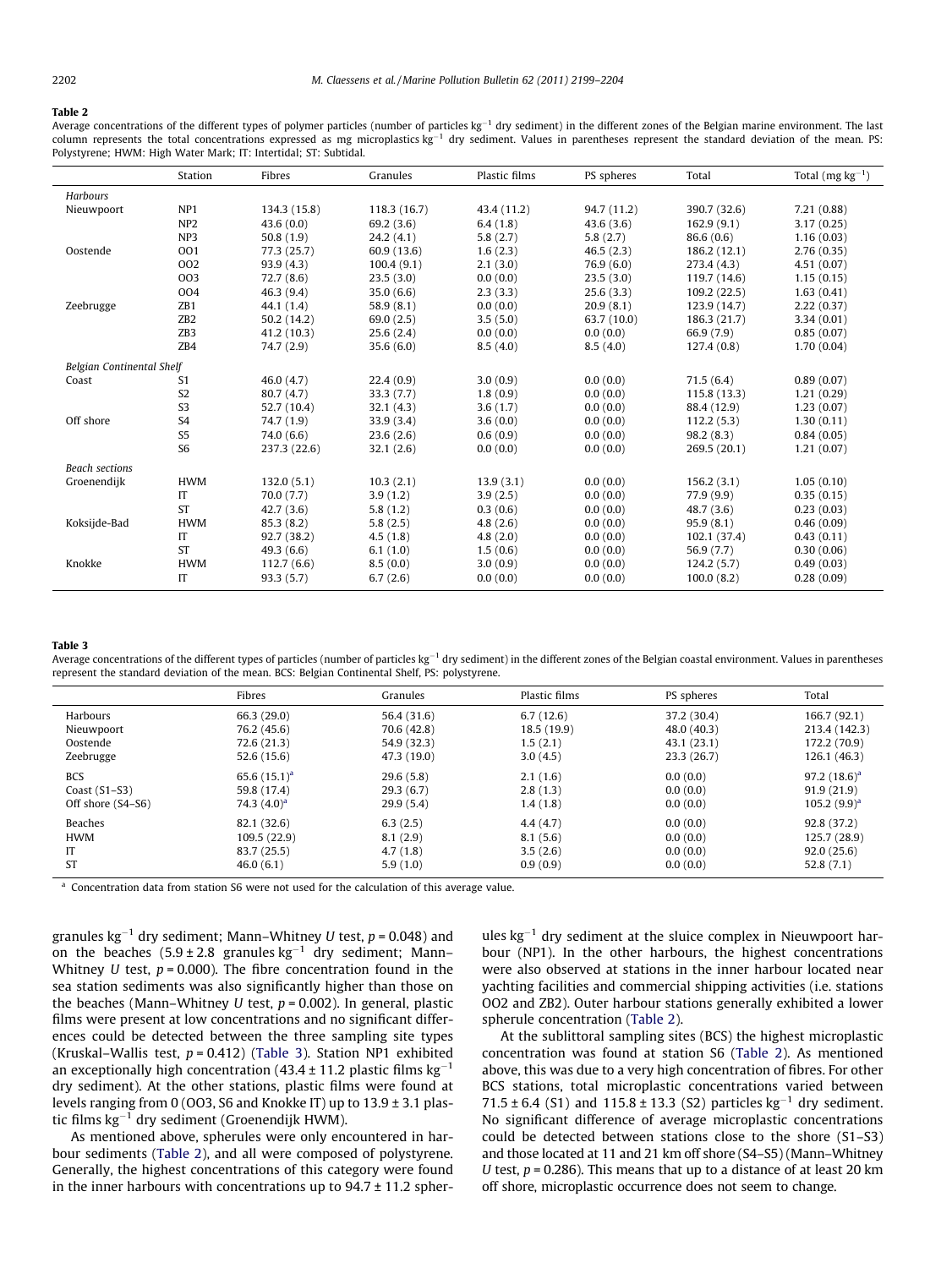

Fig. 2. The sum of number of fibres, granules and plastic films found in the different sediment layers at the high water mark of the beach section at Groenendijk (\* denotes significance at the  $p < 0.05$  level). Each 8 cm sediment layer is represented by its corresponding time period. The approximate annual global plastic production is overlain for comparison [\(Plastics Europe, 2008\)](#page-5-0).

Within the harbours, the highest microplastic concentrations were generally found at the inner harbour stations. The concentrations gradually decreased towards the harbour mouths ([Table 2\)](#page-3-0). The highest microplastic concentrations were found in the harbour of Nieuwpoort at station NP1 (390.7  $\pm$  32.6 particles kg $^{-1}$  dry sediment), which is located inside a circular sluice complex where several rivers are connected to the harbour ([Fig. 1](#page-2-0)).

The vertically sectioned sediment cores taken at the beach sections of Groenendijk and Koksijde-Bad enabled us to study the evolution of microplastic concentrations with time (based on the local sediment deposition rate). At the high water mark of the beach in Koksijde-Bad, where each of the four layers of the cores represented roughly one year, the upper and deepest layer contained 95.5  $\pm$  9.0 and 97.3  $\pm$  17.4 particles kg $^{-1}$  dry sediment, respectively. This indicates that no significant change in microplastic concentration occurred at this site within the last 4 years. At the high water mark of the beach section in Groenendijk, where each layer represented roughly 4 years, a significant increase of microplastic concentrations was found compared to 16 years ago (Fig. 2). For the time periods 1993–1996 and 2005–2008, a microplastic concentration of 54.7 ± 8.7 and 156.2 ± 6.3 particles  $kg^{-1}$  dry sediment was found, respectively. From this it can be concluded that microplastic concentrations in the beach sediments at this site have nearly tripled since 1993.

# 4. Discussion

Microplastics were present in sediments collected in different parts of the Belgian marine environment and no significant difference in their concentrations was found between offshore and inshore sampling stations. In general, the concentrations we observed were higher than those found in other, similar studies [\(Tables 1 and 2\)](#page-1-0). Studies in the UK and in Singapore ([Ng and Obbard, 2006; Thompson et al., 2004\)](#page-5-0) noted maximum concentrations that were respectively 15–50 times lower those observed in our study. Only at a ship-breaking yard in India, a location which is expected to produce a lot of marine debris, reported concentrations were up to twelve times higher [\(Reddy](#page-5-0) [et al., 2006](#page-5-0)).

As expected, total microplastic concentrations were highest in the coastal harbours, but it proved difficult to relate the observed concentrations to local human activities. The harbour of Nieuwpoort for example, exhibited the highest microplastic contamination in the inner harbour (station NP1). This harbour hosts three yacht clubs which together have a total capacity of almost 2000 moorings, making it the largest yacht harbour of Northern Europe. These recreational boating activities could be the main contributor to the observed microplastic contamination. This harbour also exhibited the highest concentrations of polystyrene spherules. Particles of this type (0.1–2.0 mm in diameter) were observed in plankton tows made in the coastal waters of southern New England [\(Colton, 1974\)](#page-5-0). They were identified as 'suspension beads', i.e. the bulk material produced by plastics manufacturers and shipped to plastics fabricators. This suggests that the higher microplastic concentrations in the harbour of Nieuwpoort are not necessarily the result of recreational boating activities, but may also have originated from the plastics industry. Given that no shipping of goods occurs in the harbour of Nieuwpoort, it is unlikely that the polystyrene spherules originate from any activity within the harbour itself. [Colton \(1974\)](#page-5-0) also explained that ''the only apparent way in which these clear and opaque polystyrene spherules enter the ocean is via waste-water discharge from a plastic-producing or plastic-processing plant into a river or estuary''. In this context, it is noted that no less than six rivers discharge at the sluice complex in the harbour of Nieuwpoort. The high concentrations of polystyrene spherules at station NP1 may thus be the result of a high input of these particles via rivers. Since polystyrene spherules have a density greater than that of seawater ([Colton, 1974](#page-5-0)), it is possible that they sink to the seafloor before they can flush out of the harbour which would explain their absence in sediment samples collected at open sea and on beaches.

As partially enclosed harbour areas seem to exhibit the highest abundance of microplastics, the high concentrations within the harbours could also be partially related to the geometry of the harbour compartments irrespective of proximity to any industrial or recreational boating activities. The flushing rate in such compartments can be very low and the narrow entrance can cause the occurrence of tidal eddies ([Yin et al., 2000](#page-5-0)). Microplastics floating into such compartments could get trapped into the vortex, eventually settling on the bottom instead of flushing out of the harbour. This could explain the higher microplastic concentrations at the circular sluice complex in the harbour of Nieuwpoort (station NP1), the yacht harbour in Oostende where the harbour widens (station OO2), and the yacht harbour in Zeebrugge which has a very narrow entrance (station ZB2) [\(Fig. 1](#page-2-0)).

Polymer type does not allow us to make clear statements about the origin of the particles. The analyzed fibres were identified as nylon, polyvinyl alcohol and polypropylene. Nylon is used in all kinds of fibrous materials like clothes, carpets, ropes and airbags, but also in fishing nets. Polyvinyl alcohol fibres are most likely originating from fishing lines. Polypropylene fibres are used in for example carpets and ropes. The latter are used extensively on ships. The granular particles were identified as polystyrene, polyethylene and polypropylene. Granules can be fractions of hard plastics, and as such these particles could come from numerous land-based and sea-based sources, as all these types of polymers are used extensively for the production of hard plastic used in various applications. Certain types of hand cleaners, cosmetic preparations and some airblast cleaning media could be a source of these granules, as these products can contain granulated polyethylene, polypropylene or polystyrene particles to function as a scrubbing agent [\(Gregory, 1996; Zitko and Hanlon, 1991](#page-5-0)). All the analyzed plastic film fragments were identified as nylon. This is surprising, since most packaging material is made of (low density) polyethylene. However, nylon wrapping is also used in for example balloons, packaging of frozen foods, liquids and medical supplies, and in vacuum packaging material. While the occurrence of polyethylene films cannot be excluded, it appears as if nylon wrappings are either more abundant in the marine envi